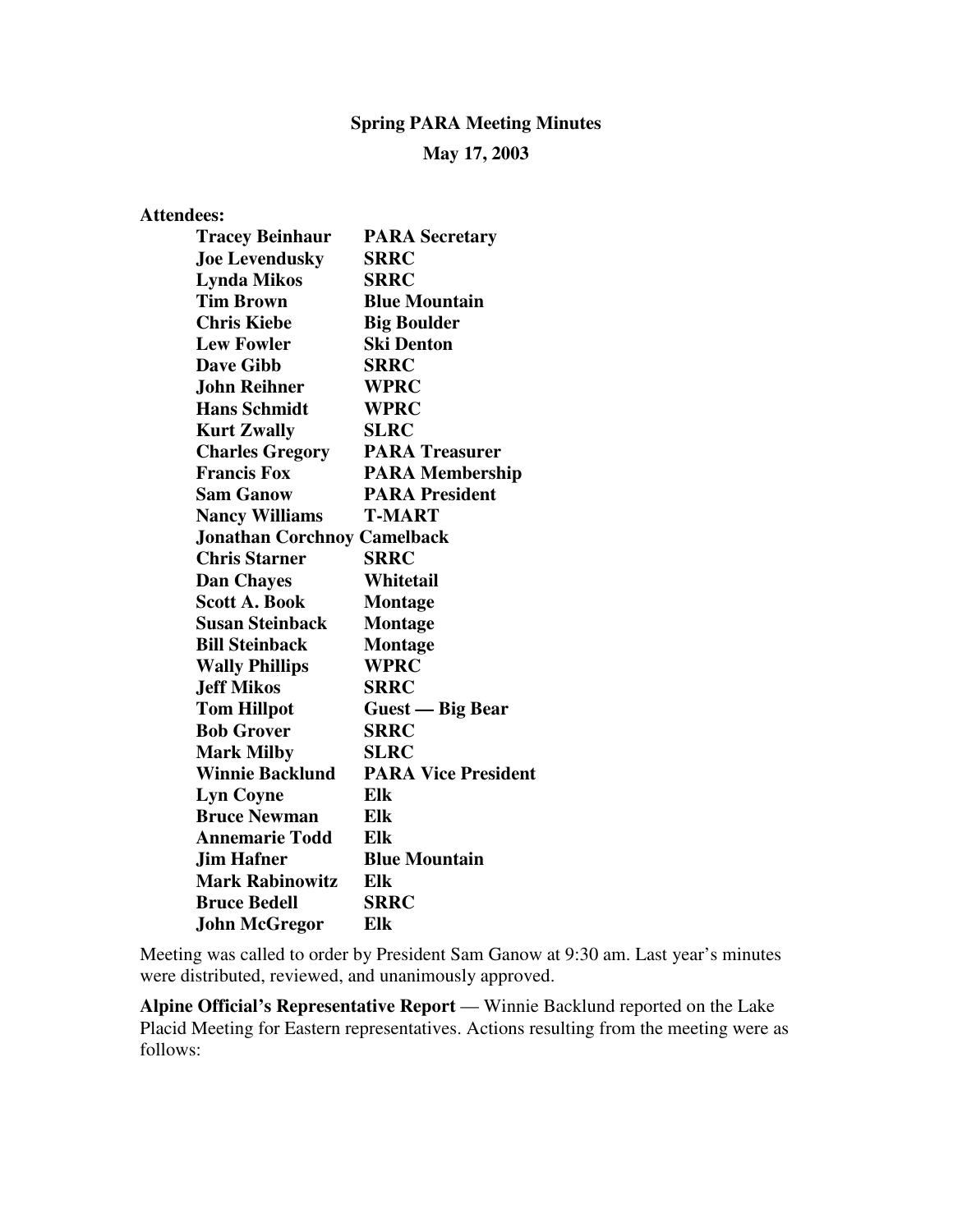a) Recommended each state adopt a Coaches Education Committee. b) Clarified requirements for upgrading Alpine Official credentials: i.e., the Eastern committee approves Level 2, and the National committee approves Level 3. Also, achievement of Level 3 status cannot be attained without timely, well documented race reports by TD's and TNC's.

c) Nominations were accepted for "Coach of the Year" for each state. John DeMatty was nominated from PARA.

d) A clinic on FIS updates is planned at the Olympic Training Center. Interested parties should contact Winnie.

Winnie also reported that problems existed in scheduling officials for some races during this past year. With only 21 officials, coverage was not adequate when multiple races occurred in one week. Winnie encourage existing officials to maintain their credentials by working at least 2 races per season and attending update clinics every other year.

**EACC Representative** — A report and calendar of 2003/4 season was provided by Dan Chayes. Highlights of the report pertained to the following:

a) Announcement of a race called the Eastern High School Championship. Dan requested that consideration for this event be discussed as a New Business item. b) Equipment standards for the 2003/4 season are now specified. 45mm boot stand height is now established for all ages. Binding stand height is also established based on age; 55mm for Masters and J1/2's, 50mm for J3's, 45mm for J4 and younger.

c) J3 issues were: 1) the elimination of the December's J3 Top Gun Camp; an alternative event is being explored. 2) the Alpine Youth Coordinator position is eliminated, the responsibilities will be transferred to an administrative position within the Eastern office. 3) Two Eastern Race Series events are planned:

I) January 10 and 11....GS & SL ……….Whiteface

II) February 7 and 8 …GS & Super G …TBD

e) Various issues affecting Eastern states were outlined by Dan for consideration. Topics were: Retroactive state memberships, state caches of fencing, athlete financial support, online membership and race registration, USSA collection of state association dues, poor attendance due to over scheduling of races. f) Administrative information was outlined as FYT's by Dan. Topics were: deadlines for Schedule Info Sheets and Comp guide text updates, two new Seed Lists, web access to the race calendar, potential membership fee increase, cancellation of the National Coaches Academy and coaches education changes, funding of fencing and cautions on aged fencing.

g) Some changes in the 2003/4 calendar from past years were noted. Specifically, the J1/2 Jo's is renamed as the Eastern Championships and the J1/2 Finals is renamed as the J1/2 Easterns. A new race has been added and named the Eastern J2 Championships.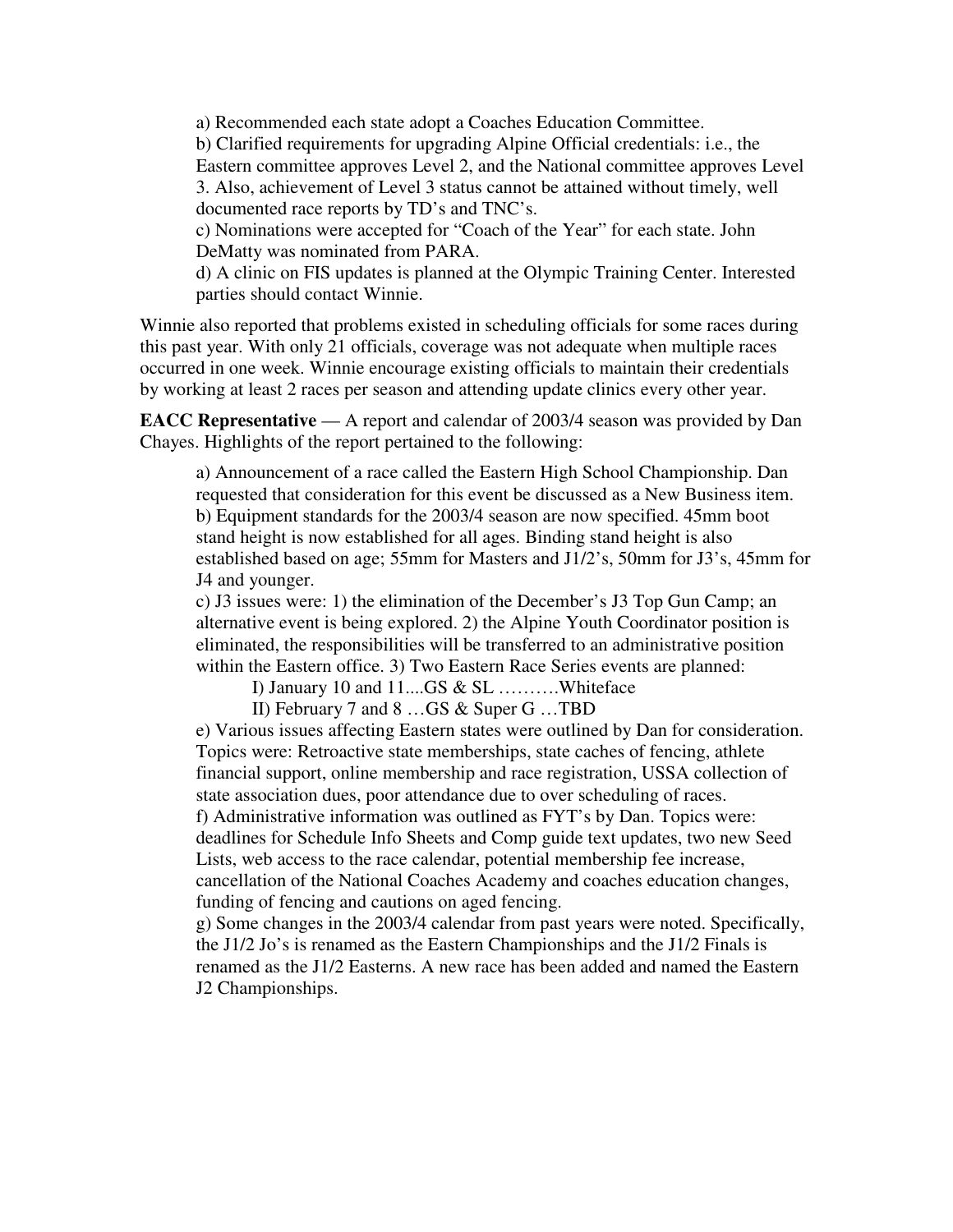**J1/2 Report**— Sam Ganow reported that the PA Cup Series continues to be a good format. This year's Derby resulted in 4 racers in contention on the final day, and a tie occurred on the final day for the boys division. Consequently two governor's cups should be awarded. The 2004 PA Cup dates are established for January 24/25 and February 7/8. Sam noted a problem would result from scheduling the final race for February 20 - 22 as has been done in past years with the advent of the Eastern J2 Championships beginning only 2 days after the conclusion of the Derby, Sam outlined various alternatives that would allow J2's to qualify earlier, however none were favorable solutions to the narrow timeframe. Sam requested that the issue be addressed again after committee reports and dates and venues were established through regional chair meetings.

**J1/2 Derby** — Lyn Coyne reported a successful Derby and noted support and help of all who attended. She indicated Elk's willingness to host again on February  $20 - 22$  of next year.

**J3 Chair Report** — John Reihner reported that Top Gun Camps where attended by 6 racers at Whiteface and 3 racers at Okemo. Also, 8 racers attended JO's, 15 racers attended Finals, and 12 racers attended Piche (2 of which were J4's.) John indicated that the new policy of prepaying post season events upon acceptance was effective. All slots were filled and there were zero "no shows." He recommended that the policy should also apply to J1/2 events. Since it is also already in effect for J4/5 events, it would standardize the policy for all age classes in PARA.

John also requested that a concern should be raised with other Eastern states about racers deliberately missing speed event training and the subsequent last minute slot filling by clubs who have association with event organizers.

**J3 Derby** — WPRC representatives reported a successful derby, however propose that future events should avoid the President's day weekend due to poor lodging availability. This would force scheduling to the last weekend of the month to avoid conflict with the JI/2 Derby. However, the window to next post season event would be less than one week and therefore unfeasible. Discussion focused on the pro's and con's of scheduling the J3 and J1/2 Derbies on the same weekend. Subsequently, the decision was made to have both on the same weekend, Feb — Feb 22

**J415 Chair Report** — No report was filed in the absence of the J4/5 chair.

**J4/5 Derby** — Joe Levendusky reported a successful derby. However one racer was affected by a question the J5 status. Joe asked for clarification of the minimum age for qualifying for a Derby invitation. Racers must be the minimum age of eight, before January 1 of the current season to be eligible for a Derby invitation. Clubs, regional chairs, and derby chairs are responsible to ensure that the minimum age is attained throughout the Derby invitational process.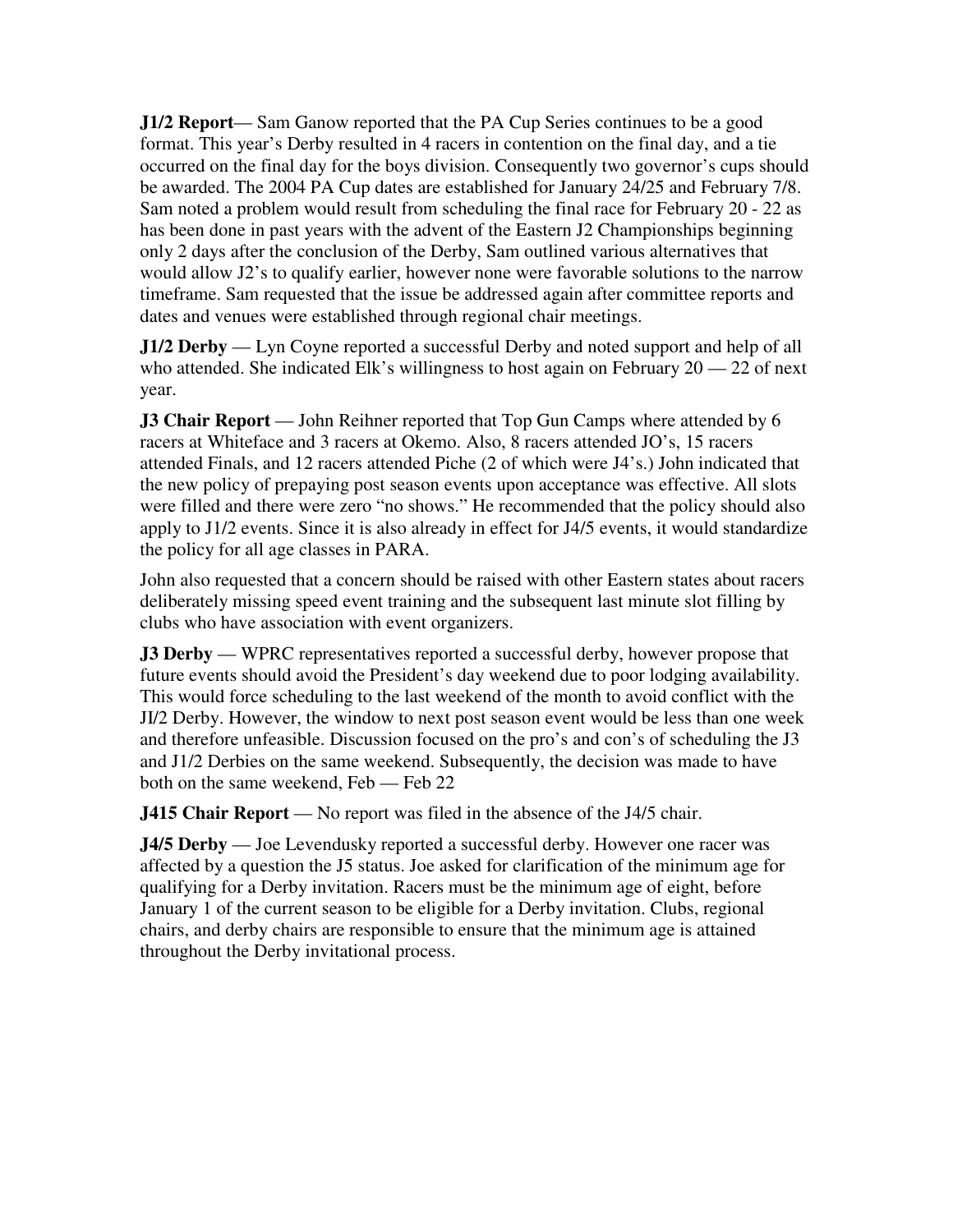Joe requested consideration for permanently locating the Derby to Ski Roundtop or assigning the venue for four consecutive years so that sponsorships and administrative relations could be maintained and thereby strengthened. Several clubs objected to the proposal because it excluded many clubs from providing a home derby to a large portion of their membership base. A motion and passed was made to consider changes in the venue scheduling of the JV/IV derby as a business item. In meantime, Roundtop is currently assigned the 2004 Derby which is scheduled for February 28th and  $0.29<sup>th</sup>$ .

**Membership** — Frank Fox delivered the membership report. He noted that this year's membership was 920 members. Frank also encouraged clubs to utilize automated enrollment forms for the upcoming season. He will provide these upon request. Frank also answered a number of questions regarding further automating the process by partnering with USSA or an intermediary agency. Both alternatives have one week to one month turnaround times that is not be viable for the large number of last minute memberships that PARA enrolls. Additional suggestions were made to improve the registration process and will be considered. Frank advised that the biggest gain to improving the process is in hotlinking club websites to the PARA form on the PARA website.

**PARA website** — Bob Grover reported race results were timely and data was of good quality and format.

**Race Director** — Jeff Mikos reported that race forms were distributed to anyone who had received them last year. This year's deadline is June l5 and his preferred method of submission is electronic. Due to the number of errors this past year, Jeff encouraged all clubs to double check the accuracy of the published data once posted to the PARA website and to request corrections early.

**Coaches** — No report was filed in the absence of the coaches chair.

**Quota Chair** — Winnie Backlund clarified that gender distribution to invitational races reflect the same portions of the PARA membership. Winnie confirmed that a minimum of 2 males to 1 female does not need to be maintained. Gender distribution is assigned at an age specific level, also.

**PARA Guide - Lynda Mikos annouced that she will continue as the Guide's editor.** 

**Treasurer's Report** — Chuck Gregory summarized this year's finances. The report he submitted will have further updates as outstanding receivables are expected. An on-line submission process was requested to ensure more timely receipts. Chuck noted a \$17,000 reduction in our balance from last year. The most significant variance, \$5800, contributing to the loss was higher coaching costs that resulted from last year's changes in coaching reimbursement. Chuck estimated that post season coaching costs approximately \$36 per each member annually, although only a few members qualify for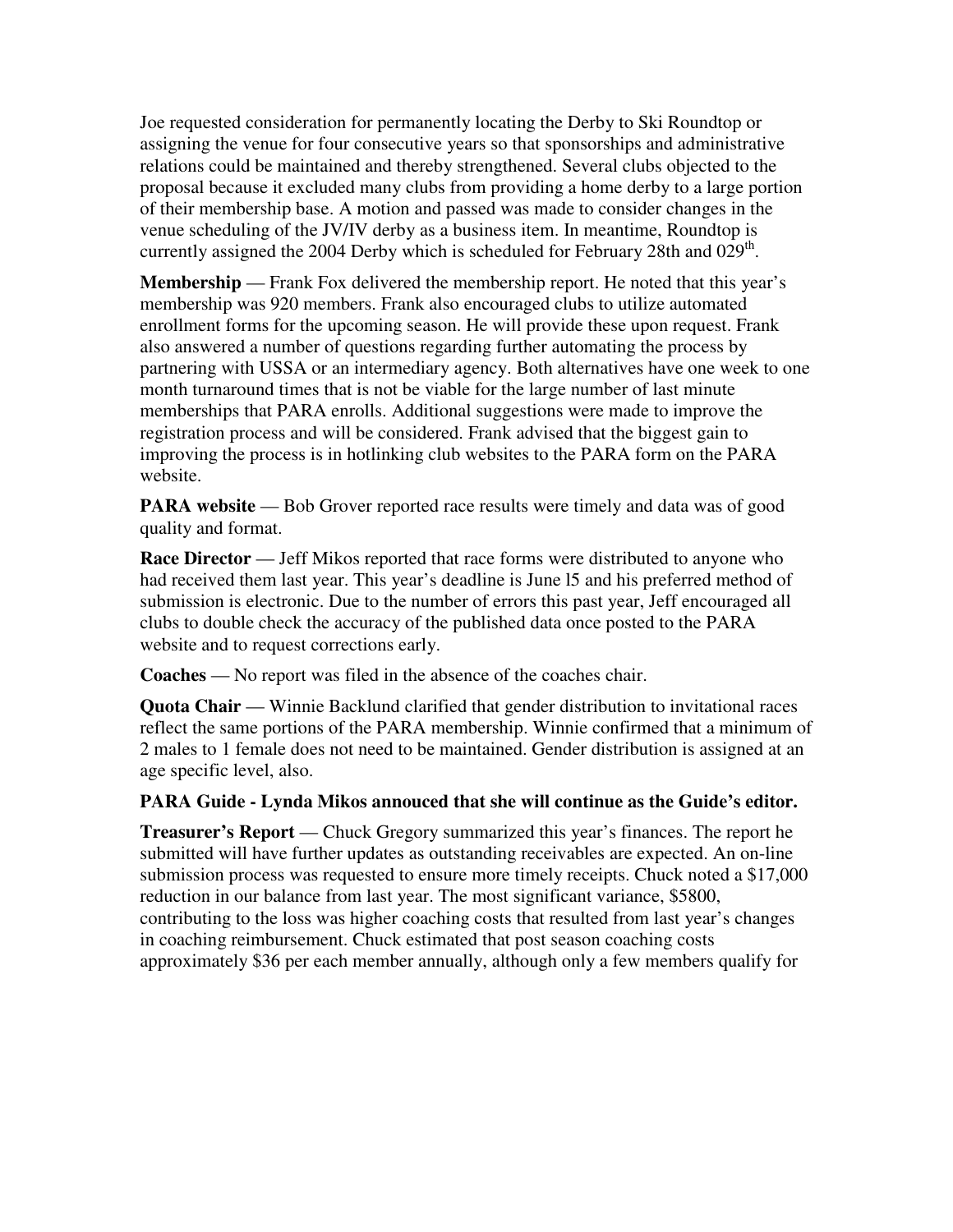post season. Chris Starner motioned to accept the Treasurer's report and Mark Milby seconded. The Treasurer's report passed with unanimous approval.

Some suggestions were also noted as means to minimize further balance reductions, ie:

\*Jf/should post season coaching fees be charged?

\*Can we seek sponsorships as a 501 (C3) organization?

\* Can/should monies be transferred to an interest bearing account?

## **OLD BUSINESS**

**501(C3) Status** — Jon Corchnoy reported the achievement of 501 (C3) status for the PARA organization as of January 6, 2003. The official organizational address is Jon's office. Jon noted that some filings may be required if our revenue exceeds \$25,000. With the attainment of the status, filing responsibilities that will be incurred are 1099 and 1098 forms. Winnie noted that tax filings should be performed by a hired accountant and purchasing  $D \& L$  insurance for officers and officials.

**PA CUP scheduling** — Sam instructed regional chairs to meet and provided the following dates and venues for the series.

January 24 and 25………. SL………. Seven Springs February 7 and 8 ………...GS……….. Blue Mountain

## **NEW BUSINESS**

**Governor's Cup** — Sam Ganow reported that Ryan Dunstan and Taylor Harrison received cups as a result of the two way tie. Taylor Shekell was the girl's recipient.

**Regional Chair Elections** — Sam informed meeting attendees that he had received four written proxies for absentee regional chair representatives. The proxies advised that an attending representative had been assigned to cast their vote during elections of regional chairs and the executives. Sam asked for consensus as to whether or not proxies should be accepted since PARA by-laws do not address the issue and this was the first occurrence. A motion was requested to accept the proxies by Sam and Lyn Coyne seconded. The proxies were accepted unanimously. A by-laws committee will also be formed to overhaul the 1986 by-laws and to include acceptance of written proxies.

Subsequently, regional chairs representatives voted for their chairperson and the results were as follows:

- East………… Bruce Newman
- Northeast……Chris Klebe
- Western ……..John Reihner
- Central ……...Chris Starner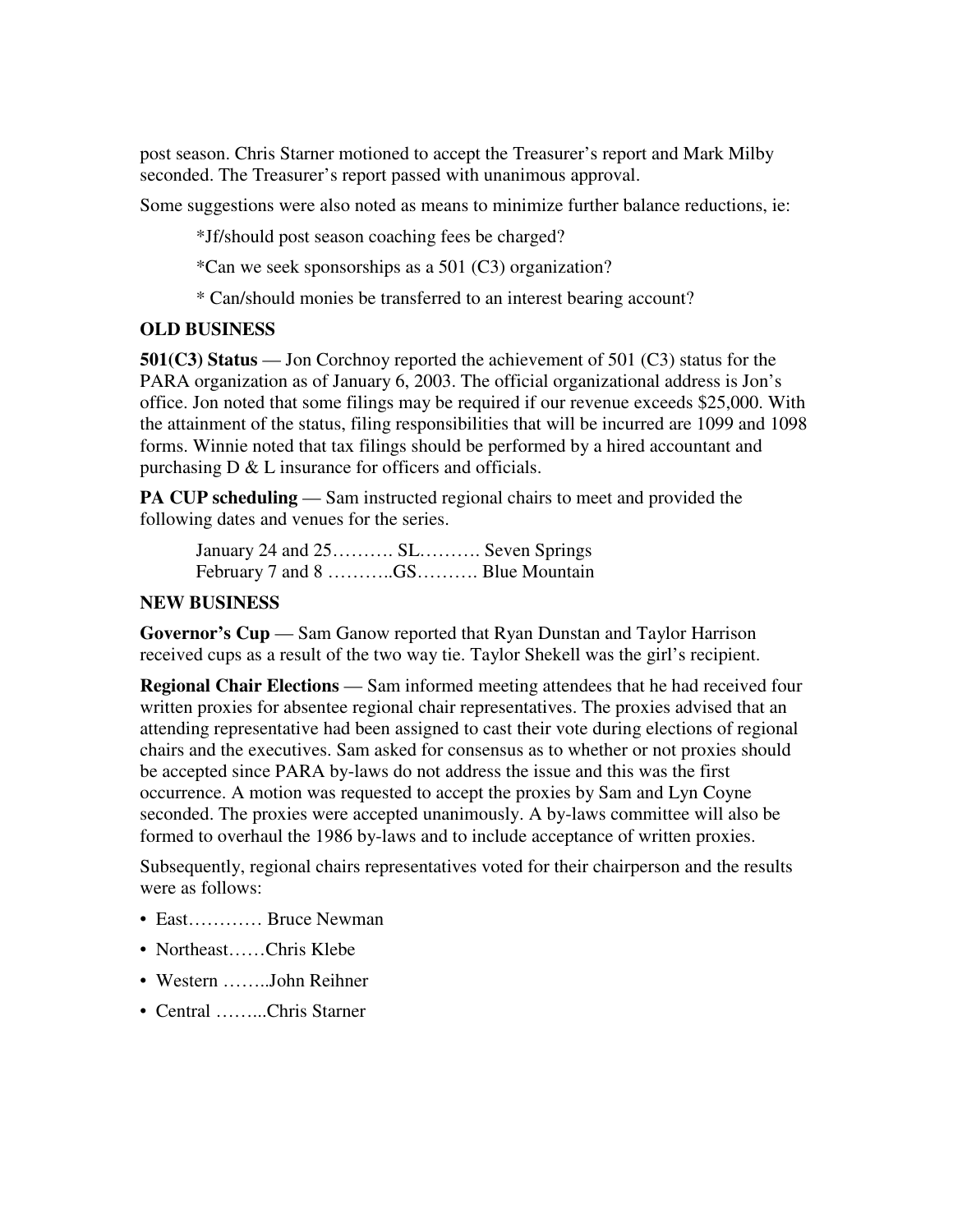**PARA Fees** — Nancy Williams presented about fee structures of other Eastern states in contrast to PARA. PARA fees are significantly lower for per head race fees and membership fees. Since the treasury balance had dropped below \$25000 and is expected to drop further next year PARA fees were reviewed. The following changes were explored and estimated as a potential increase to revenue totaling \$7700:

- Increase per head fee from \$5 to \$7
- Increase individual membership rate from \$18 to \$25
- Increase family membership rate from \$40 to \$60

Frank Fox motioned that the increases should be adopted and Kurt Zwally seconded. The motion passed unanimously.

**State Cache of Fencing** — Dan Chayes noted the current industry standards deem aged fence as unacceptable as UV light degrades its strength and safety. He recommended that an additional 2,000 to 3,000 feet would be necessary to fence state events in the future. This would require the purchase of several sections per year for several years as well developing logistical procedures for scheduling, storage and transportation. Sam requested that a committee form to formalize a plan for a fencing cache and address the following issues:

- Estimate current stockpiles of fencing owned by clubs
- Estimate balance required and plan logistical procedures
- Develop contact list of clubs possessing stockpiles
- Determine if sponsorships can be secured to offset costs
- Determine if rental fee can/should be impose to offset costs
- Obtain executive board authorization for expenditure, currently estimated to be \$2000 for  $4 - 6$  sections this year

**Speed Event No Shows** — A group discussion centered on the prevalence of no shows at Speed Events held in conjunction with other training disciplines or races. Bruce recommended that a deposit be charged upon acceptance to any invitational event to ensure attendance, however attendance cannot and should not be forced.

**Eastern High School Championship** — In followup to the announcement that a new event was added to the USSA calendar, Sam questioned if PARA should send attendees and, if so, what the selection process should be. It was recommended that J2's who missed invitations to the J1/2 finals would be the best candidates. Dan Chayes motioned and Nancy Williams seconded that the Jl/2 chair use PA Cup results to select the PARA team. The chair would also be responsible to ensure that the candidate was a high school student within PA or another state. The motion passed unanimously. Frank Fox indicated that High School status would be added to the membership form.